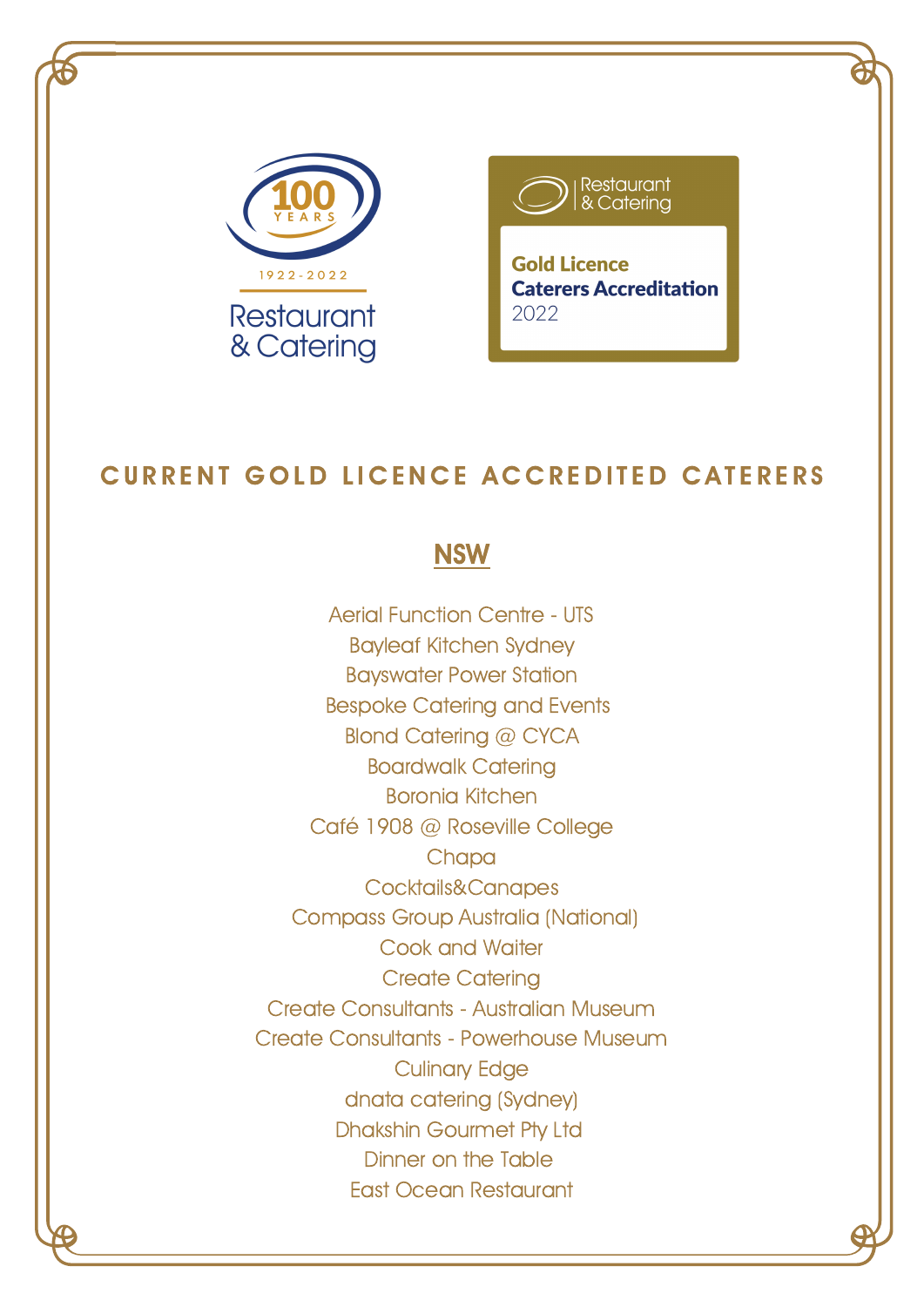European Catering Food Geek Sydney Forte Catering and Events Fresh Catering Front Page Catering Garden Café @ Wenona School Gastronomy Australia Gastronomy The Art and Science of Food Green Willo @ Willoughby Girls Good Food Kosher Catering Himalaya Restaurant Hut - Bazaar Kebouski Kepos Street Kitchen Maya Da Dhaba Millees Deli Paddock To Plate Catering Co Paella Amor Piquant Catering Provin Sydney Catering Rocker Bondi Pty Ltd Rockpool Bar & Grill Sapphire Function Centre Simon Ekas Catering Stella Cafe @ Queenwood School Stix Catering Surjit's Indian Restaurant / Events & Hospitality Caterers Sweet&Chilli Taj Caterers - Harris Park The Eight Modern Chinese Restaurant Trippas White Group - Centennial Homestead Trippas White Group - The Botanic House Trippas White Group - Terrace On The Domain Trippas White Group - Sydney Opera House Vanilla Blue Catering **HostCo** 3 Elements | South Coast Pizza